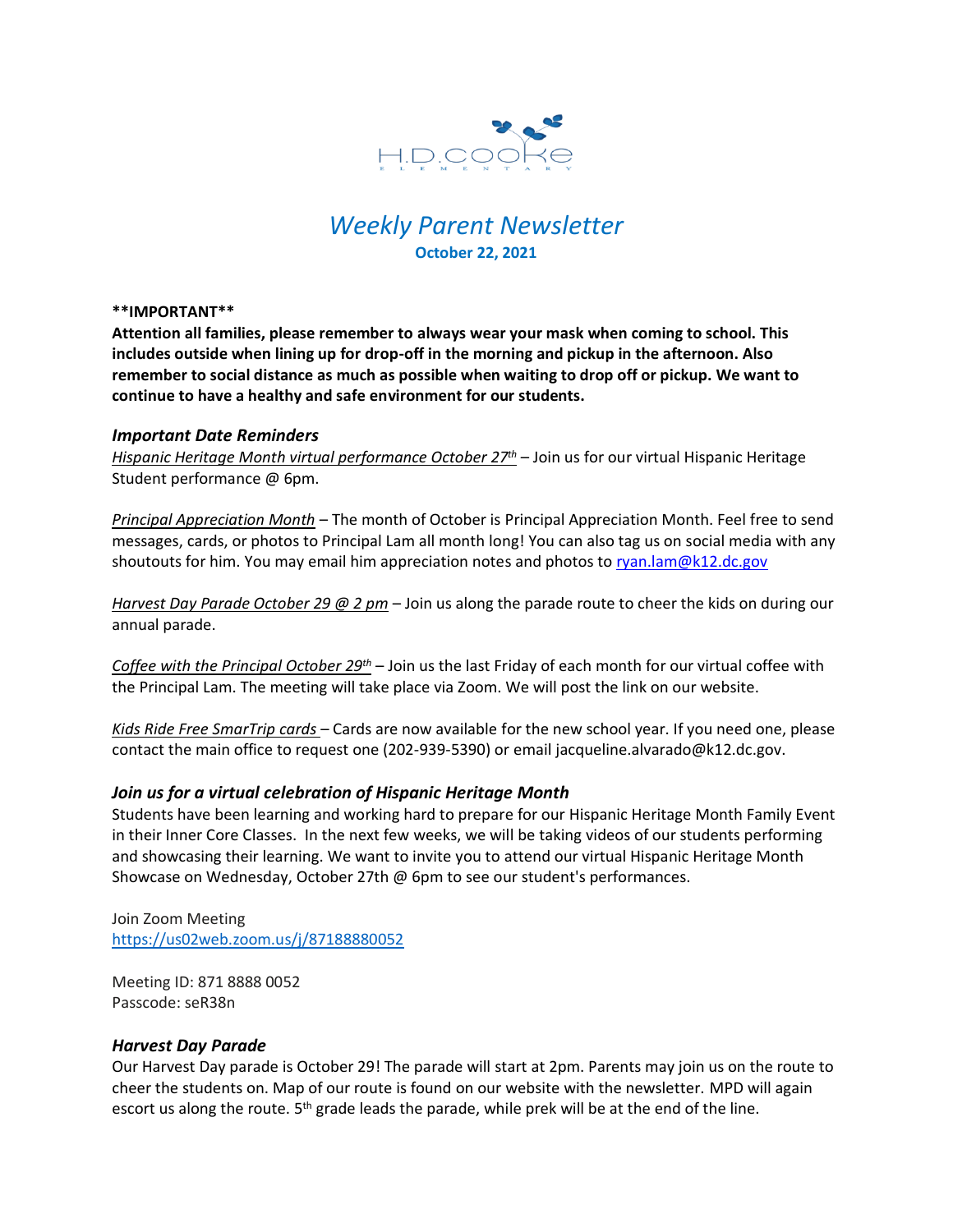Students may bring their costumes to school in their backpack. They may NOT wear them to school. Teachers will give students time to change into their costumes before the parade. Please let your student's teacher know if you do not want your student to participate in the parade, we will have a location for students to wait.

Reminders:

- No make-up (including face paint)
- No high heels
- No weapons of any kind (including swords or guns)
- No costume masks
- COVID PPE facemasks must be worn at all times during the parade

#### Route:

- Out of Cooke to Mozart Place
- Right on Mozart Place
- Right to Euclid St
- Right to Champlin St
- Right on Columbia Rd
- Right on 17th St

Please contact the main office if you have any questions.

### *Asymptomatic Testing*

We tested students on Wednesday, October 20<sup>th</sup>. We tested 47 students and all samples came back negative.

Please click [here](https://shieldt3k12portal.pointnclick.com/login_login.aspx) to access the Testing Patient Portal where you can see test results for your student (if/when they are tested).

### *Fall Food Drive*

We are currently accepting donations of canned goods, non-perishable items, and grocery gift cards. We will distribute all collected items to needy families before Thanksgiving. Items may be left at the arrival entrance in the morning, main entrance or can be shipped to the main office via Amazon or any grocery store delivery. Have any questions? Call the main office 202-939-5390.

### *Family Curriculum Guides*

The Office of Engagement and Partnerships and the Office of Teaching and Learning collaborated to create grade-specific Family Curriculum Guides from Kindergarten to Eighth Grade. These guides give you the tools you need to support your child's learning at home. Clic[k HERE](https://dcps.dc.gov/publication/parent-curriculum-guides) to access the guides.

### *DCPS Athletics*

In conjunction with USA Lacrosse we will be hosting a Free Lacrosse Clinic for "National Celebrate Lacrosse Week" on Saturday, November 6th at 10am.